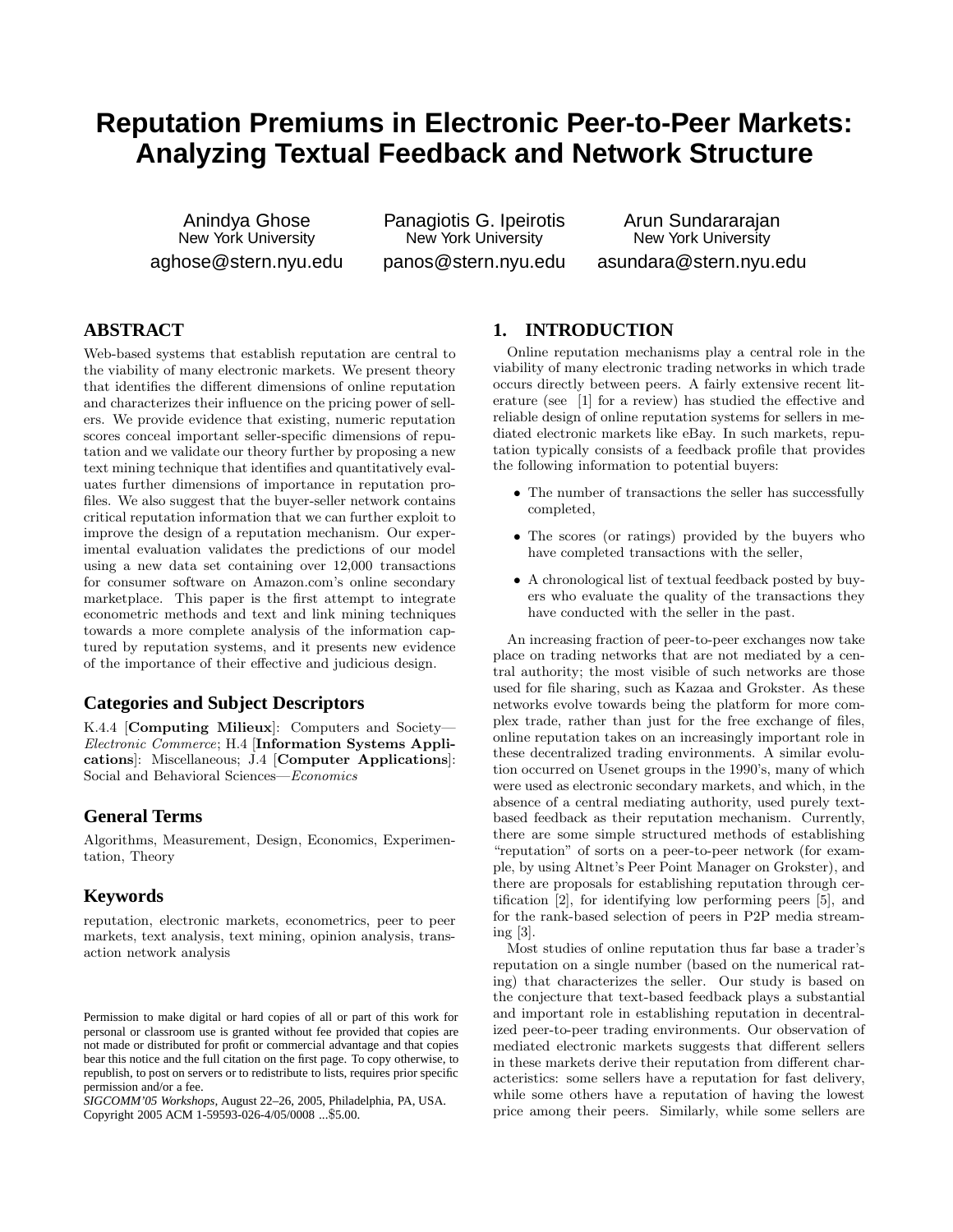praised for their packaging, others get good comments for selling high-quality goods but are criticized for being "rather slow" with shipping. This is potentially useful reputation information, but is often buried in text and its value has not been well-understood in the literature. Moreover, if this feedback can be filtered using a more sophisticated interface, it could improve the efficiency of decentralized electronic markets; summarizing it intelligently based on an automated analysis of its text could benefit traders who do not have the cognitive ability to extract its full value. Our research aims to therefore develop techniques for extracting the information contained in text-based feedback, and then develop and test a model of the value of this information.

Moreover, when each trader transacts with just a small subset of others, there is information in feedback that pertains to repeat transactions, and this is of at least two kinds. First, it is quite likely that a trader who has transacted with another in the past relies not just on the latter's overall reputation, but on his or her own experience with the trader (and it is likely that the latter is given more "weight"). Second, when repeat trade occurs, this might make a trader's prior positive feedback more credible (or negative feedback less credible). Additionally, observing how feedback from transactor pairs evolves over time might give new traders information about the reliability of a specific trader, and enable them to better "benchmark" the feedback from a specific peer. Specific traders may prove to be reliable "indicators" of specific categories of trade (or they may become "hubs"). Clearly, these two issues (the value of text-based feedback, and the way traders use the information in a profile) are related.

This introductory summary frames our research questions, which are summarized below:

- What is an appropriate way of representing the information contained in an online reputation? Are numerical scores sufficient? If yes, then what is the purpose of text-based feedback? If not, how text-based feedback improves a trader's understanding of "true reputation"?
- What is the relationship between an appropriate measure of online reputation (that potentially contains both numerical information and information extracted from text-based feedback) and the "trading premium" it leads to? An example of trading premium might be the incremental price premium associated with an increase in measured reputation.
- Can taking the structure of the network of transactions between peers into account provide superior information about the reputation of a trader?
- How might these results influence the effective design of online reputation systems for decentralized peer-topeer electronic markets?

The research we have done thus far towards answering these questions makes the following contributions:

• We have developed a novel text analysis technique for extracting customer sentiment from textual feedback, and relating the extracted sentiment to an enhanced measure of reputation.

- We have developed an economic model of the value of online reputation where traders are heterogeneous in the "quality" of their trades, and where peers value differently the various aspects of reputation. This model also accounts for the structure of interactions between peers.
- We have performed a preliminary econometric study using data from the peer-to-peer secondary market of Amazon.com that relates our reputation variables to the price premium a seller enjoys, and found support for these predictions.

The rest of the paper is organized as follows. Section 2 outlines the economic model. Then, Section 3 describes the data that we used for the econometric analysis, which is presented in Section 4. Section 5 describes our text analysis algorithm, and Section 6 shows some preliminary results. Section 7 briefly covers our network analysis method and Section 8 concludes the paper.

# **2. ECONOMIC MODEL**

We model an electronic secondary marketplace in which  $m$  competing sellers offer a single product (a generalization to multiple products and varying numbers of sellers is straightforward). There are M buyers of this product and each buyer values n different *fulfillment characteristics*. Examples of these characteristics might be speed of delivery, quality of packaging, post-sale support and so on. Buyers also differ in the extent to which they place importance on each of these characteristics, and each buyer is therefore indexed by a type vector  $w = (w_1, w_2, ..., w_n)$ , where a higher value of w*<sup>i</sup>* indicates that the buyer places a relatively higher value on fulfillment characteristic i. Each buyer's type is drawn from a common distribution with distribution function  $F(w)$ , which we assume is symmetric.

Correspondingly each seller is indexed by a characteristics vector  $X = (X_1, X_2, ..., X_n)$ , where  $X_i$  represents the seller's ability to provide the  $i^{th}$  dimension of fulfillment. Each  $X_i$  is a random variable with mean  $x_i$ . For simplicity, we assume that these random variables vary across sellers only in their means. In other words,  $X$  has the distribution function  $G(\cdot, x)$  where  $x = (x_1, x_2, ..., x_n)$  is the vector of mean values that completely characterizes a seller. We also assume that the products sold by each seller are of identical quality (which is consistent with our data set comprising consumer software, though adding an extra characteristic  $x_0$ to represent product quality would not affect our results).

When a buyer with type  $w$  purchases a product from a seller of type x, there is a *realized* value of fulfillment (the quality of fulfillment provided by the seller on that specific transaction)  $z = (z_1, z_2, ..., z_n)$ , which is a random draw from the distribution  $G(\cdot, x)$ . If the price charged by the buyer is  $p$ , the value that the buyer gets from this transaction is

$$
u(w, z) - p,\tag{1}
$$

where  $u(w, z)$  is increasing in each component of its arguments. For example,  $u(w, z)$  might be a weighted average of the realized fulfillment values. After each transaction, the buyer posts a feedback set which contains the seller's ID, the buyer's ID, and information about the fulfillment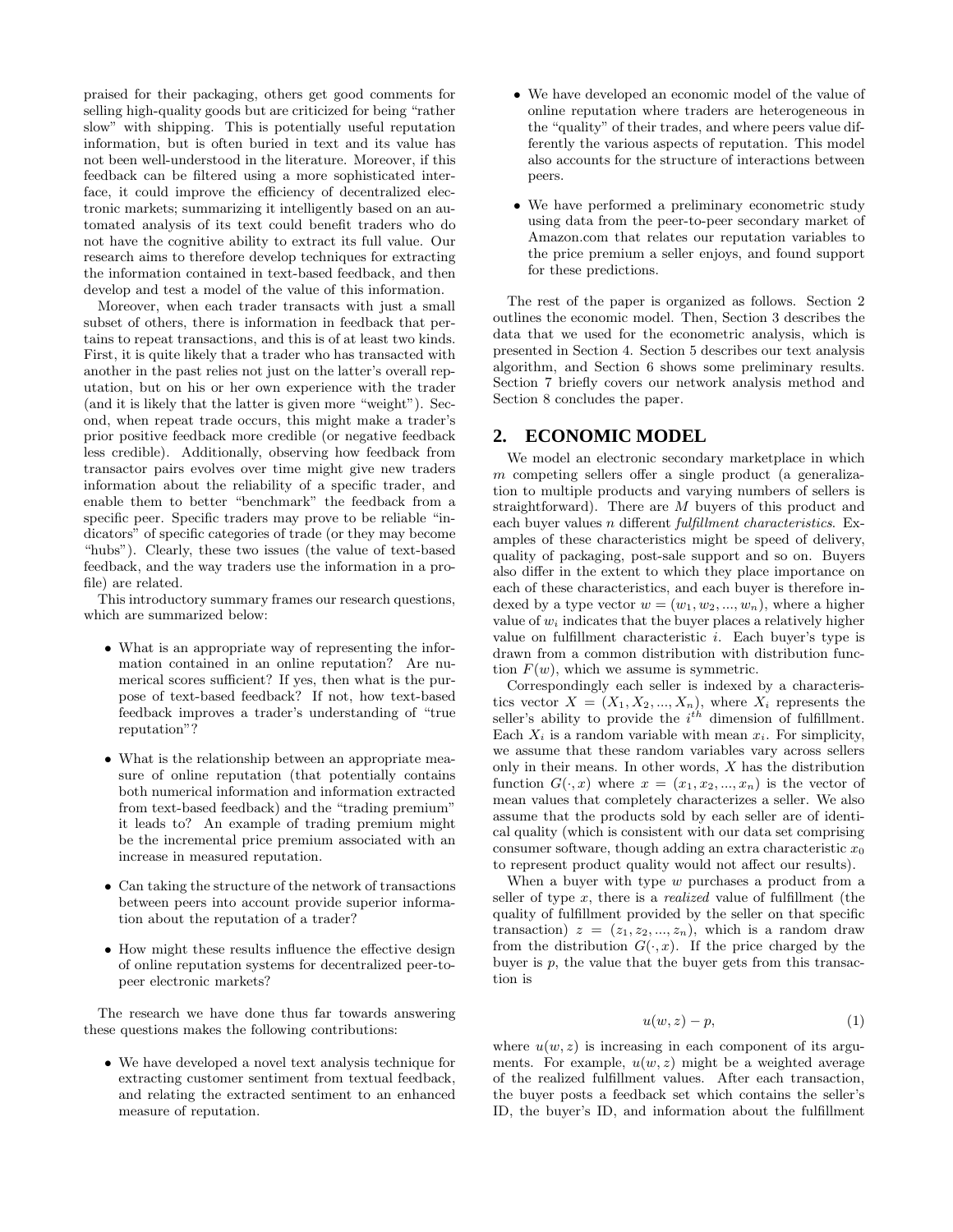on that transaction. There is consequently a feedback set  $t_k = \{s_k, b_k, \phi_k\}$  associated with each transaction k, where the value of  $s_k$  identifies the seller, the value of  $b_k$  identifies the buyer, and  $\phi_k$  contains information about the quality of fulfillment. In most reputation systems,  $\phi_k$  contains a numerical score rating the overall quality of the transaction, along with unstructured text describing some of the dimensions of the transaction. In our model, we assume that  $\phi_k$ simply contains an accurate report by the buyer of the realized value z of the fulfillment characteristics vector for that transaction, though this is not essential for what follows

At any point in time, prior to engaging in a transaction, each buyer has available the entire set of feedback sets  $T =$  $\{t_1, t_2, ...\}$ . The buyer can therefore associate the reputation profile S*<sup>i</sup>* of seller i

$$
S_i = \{ t_k \in T, s_k = i \}
$$

that contains the feedback sets for all transactions in which seller i participated. Typically, the reputation system of the electronic marketplace provides this to the buyer, for any seller. The *average reputation* of seller i is simply the vector containing the mean of each component of  $\phi_k$  for those feedback sets  $t_k \in S_i$ , and the *level of experience* of seller *i* is the size of its reputation profile  $|S_i|$ .

We consider two possible equilibrium concepts. The first is a Bayes-Nash equilibrium, in which the choices of price is a specific equilibrium of a game of incomplete information.  $\frac{1}{1}$ The second (simpler) concept is one in which sellers choose prices "competitively": that is, prices are chosen so that, in equilibrium, each seller has a *equal expected profit* from their choices. Under either of these equilibrium concepts, our model leads to the following propositions:

Proposition 2.1. *For any two sellers with the same level of experience, the equilibrium price of a seller with a higher average reputation is higher than that of a seller with a lower average reputation.* ✷

PROPOSITION 2.2. For any two sellers with the same av*erage reputation, the equilibrium price of a seller with a higher level of experience is higher than that of a seller with a lower level of experience.*  $\Box$ 

#### **3. DATA DESCRIPTION**

We have compiled a market-level data set on a crosssection of software vendors, encompassing several different categories. Our data are compiled from publicly available information on used software product listings at Amazon. The data are gathered using automated Java scripts to access and parse HTML pages downloaded from the retailer. The data was collected over an 180 day time period from October 2004 to March 2005 and is still ongoing. It includes 280 individual software titles. This panel includes an equal number of software products from each of the major categories. We use software because it is generally of uniform quality, and allows us to separate the trading reputation of a seller from the quality of products the seller offers.

Our marketplace data includes the price, condition, and seller reputation for each used product listed for sale. Condition is self-reported by the seller and can be either "like new," "very good," "good," or "acceptable." The reputation data from Amazon's marketplace, includes a summary of scores (or ratings) provided by buyers who have completed transactions with the seller in the past. In addition to (or instead of) an average over all scores obtained over the seller's life time, an average of scores obtained more recently (30 days, 90 days and 365 days, for example) is reported for each of the three categories: positive, neutral and negative. Thus we are able to see how a seller's feedback profile has changed over time, and also construct the network of buyerseller pairs. The variables in our dataset consist of sale price, seller ratings over different time periods, product's condition, competitors' prices, competitors' ratings over different time periods, competitors' product conditions, and price premium.

Importantly, we are able to infer using Amazon.com's XML data feed, which listings on the secondary market result in actual trades, when these trades occur, and what the competing prices were at the time. Our sellers consist of both individuals and larger well-established sellers. While there are a number of one-time transactions, our buyer-seller network consists of over 9000 pairs of buyers and sellers who have transacted with each other at least twice, and the degree distribution of this network follows a power law, which is as we anticipated. The weights on this bipartite multigraph correspond to the ratings we associate with each transaction.

The second part of our data set contains the reputation history of each seller who had listed a product for sale during our 180 day window. Each of these sellers has a feedback profile, which as described earlier, consists of numerical scores and text-based feedback left by buyers. The numerical ratings are provided on a scale of 0 to 5 stars. All ratings lower than three are denoted as negative , those ratings above 3 are denoted as positive, and therefore, a rating of 3 is categorized as neutral. These ratings are averaged to provide an overall score to the seller. Amazon also reports similar averages over the last 30 days, 90 days and 365 days, for each of the three categories: positive, neutral and negative.

# **4. ECONOMETRIC ANALYSIS**

We validate the predictions of our theory in two steps. In our first step, we focus on the numeric feedback scores reported by buyers, and ignore all text-based feedback completely. For each transaction, we define the *PricePremium*, which is the difference between the price at which the transaction occurred, and the average price of its competitors. If, as predicted by our theory, a seller with a higher average reputation or a higher level of experience can charge a higher price, then this seller should enjoy a higher price premium. The main variables are the price at which the transaction occurs (*SalePrice*), the average value of the seller's numerical scores (ignoring text-based feedback) over their entire transaction history (*SRating*), and the total number of seller transactions (*SLife*),which measures the seller's level of experience. We estimated equations of the following form:

 $Ln[PricePremium] = \alpha + \beta_1 Ln[ SalePrice] +$  $\beta_2 Ln[SRating] + \beta_3 Ln[SLife] + \beta_4 Ln[Condition]$ 

<sup>1</sup>Defining this game more precisely and deriving its equilibrium requires a little more simplification. Since the details of this are not central to the rest of the paper, they are omitted.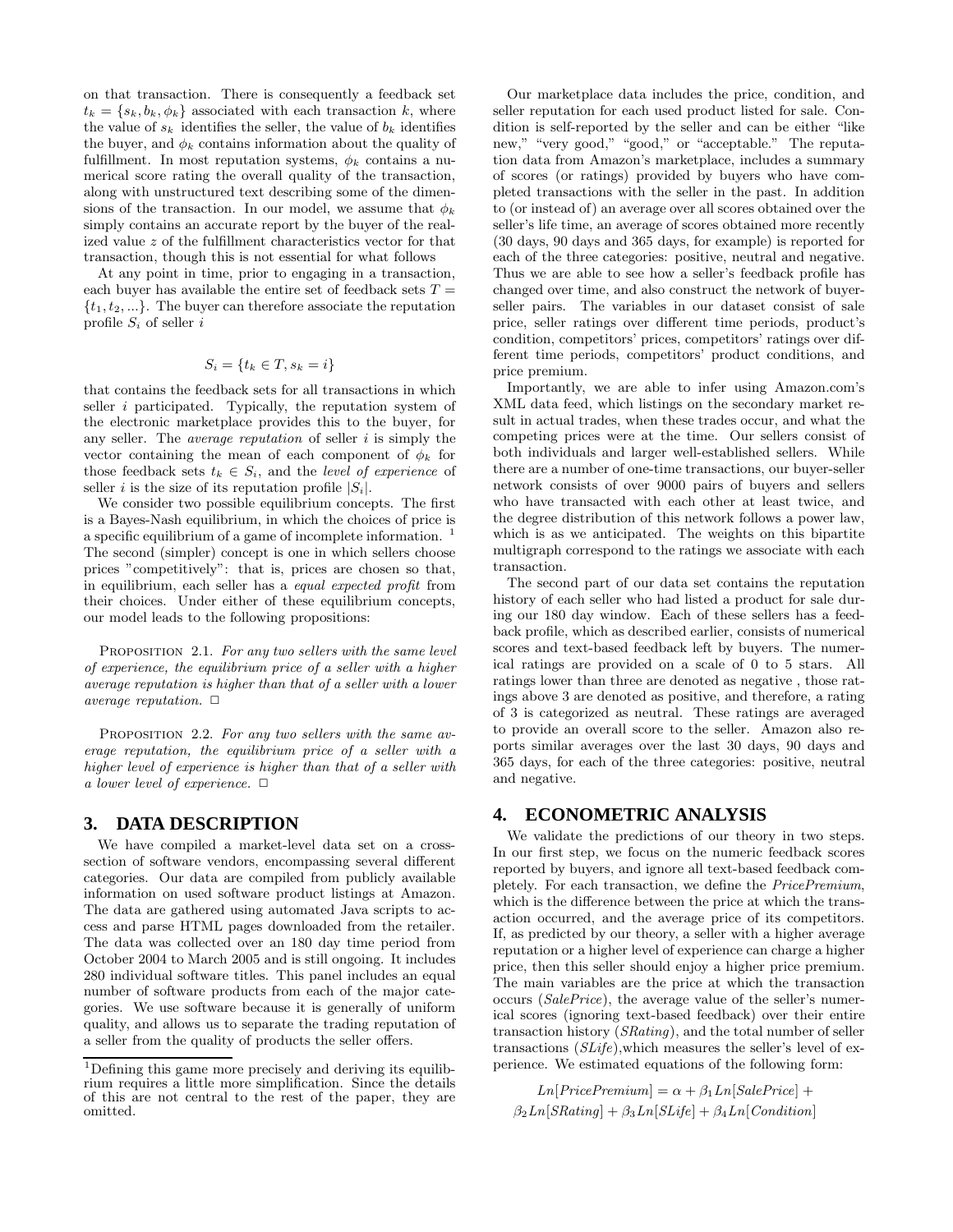| Variable               | Ln[PricePremium] |
|------------------------|------------------|
| Constant               | $-3.04(0.56)$    |
| Ln[SalePrice]          | 0.84(0.004)      |
| Ln/SRating             | 0.884(0.402)     |
| $\overline{Ln[SLife]}$ | 0.089(0.037)     |
| Ln[Condition]          | 0.189(0.05)      |
|                        | $R^2 = 37.8\%$   |

**Table 1: The effect of average reputation and level of experience on pricing power, controlling for unobserved heterogeneity across sellers. Values in parenthesis are the standard errors.**

These OLS regressions were estimated alternatively, with seller and product fixed effects, which enabled us to control for both, unobserved heterogeneity across sellers, and for unobserved heterogeneity across products. Both regressions yielded qualitatively similar results.

The results of these estimations are presented in Table 2. These results strongly support our hypothesis: both average seller reputation (*SRating*) and the seller's level of experience (*SLife*) have a positive and significant effect on pricing premiums. Notice that the average price premium changes much more rapidly with changes in average reputation and experience than the price premium relative to one's nearest competitor, which is interesting. The coefficient of *Ln[SalePrice]* is significant and less than 1 in each case, indicating that while the magnitude of the price premium increases with sales price, it decreases in percentage terms. This is not surprising, and consistent with our model treating the seller's reputation as measuring characteristics that have to do with fulfillment rather than the product itself (therefore, the premium does increase, but not proportionate to the increase in sale price).

## **5. TEXT ANALYSIS**

The text analysis part processes the chronological list of textual feedback. The goal of the text analysis technique is twofold:

- Discover the fulfillment dimensions that contribute to the reputation of each vendor and the weight of the contribution.
- Describe in quantitative terms the textual evaluations given by the users (e.g., "cool packaging" is better than "very good packaging").

The basic idea is to break down the overall reputation of a seller into *"micro-reputations"* for each of the discovered dimensions (delivery speed, packaging, responsiveness) and examine how differences in the micro-reputations are reflected in the price premiums. Formally, we assume that each feedback posting evaluates the seller in each of the  $n$  fulfillment dimensions  $X_1, \ldots, X_n$  that contribute to the overall reputation, by assigning a score  $a_1, \ldots, a_n$  for each one of them. A positive score corresponds to a positive evaluation and a negative score corresponds to a negative evaluation.<sup>2</sup>

In order to discover the different fulfillment dimensions across which the sellers are evaluated, we scan the feedback postings and we keep all the nouns and noun phrases that appear in the textual feedback. These nouns will serve as the initial, expanded set of dimensions across which the sellers are evaluated. We are currently working on methods that identify nouns and noun phrases that are used to describe the same characteristic of a seller (e.g., "shipping" and "delivery" refer to the same fulfillment dimension.) Each of these micro-reputations of the sellers contributes with a given weight  $w(X_i)$  to the overall reputation of the seller. For now, we assume a linear combination of weights to create overall reputation.

Of course, in textual feedback the users do not assign explicitly numeric scores. Rather, they use adjectives to evaluate the seller. (e.g., "*fast* delivery," "*slow* delivery" and so on). To illustrate this with an example: suppose dimension  $X_1$  is "delivery", dimension  $X_2$  is "packaging", and dimension  $X_3$  is "service". A feedback set  $\phi_1$  which contains the posting *"I was impressed by the speedy delivery! Great service!"* is then encoded as

$$
\phi_1 = [speedy, NULL, great],
$$

while a feedback set which contains the posting *"The item arrived in awful packaging, and the delivery was slow"* is encoded as

$$
\phi_2 = [slow, awful, NULL].
$$

In our approach we assume that each adjective is used to assign a score to the respective fulfillment dimension with which it is associated. In order to assign a "value" to this reputation profile, we have also developed and implemented a method for inferring the numerical scores that should be associated with each adjective, for each dimension. Our technique exploits the residuals from the OLS analysis presented in Section 4. After eliminating the effect of all factors that can increase the price premium (e.g., condition of the product – see Table 1), we examine how differences in the reputation postings change the price premiums. For example, everything else being equal, a seller with "speedy" delivery charges \$10 than a seller with "slow" delivery. Using this information, we can conclude that "speedy" is better than "slow" and when applied to the dimension "delivery" can increase the price premium by \$10.

## **6. TEXT ANALYSIS RESULTS**

Based on these factors, and an appropriate choice of weights, we assess the reputation value of each element (i.e., nounadjective pair) that appears sufficiently frequently in our text feedback set. We use the *residuals* from our product fixed-effects regressions to score each of these elements, thereby isolating the price premium associated with the element *after* accounting for the seller's numerical reputation score and level of experience.

Some results from this assessment are summarized in Table 2, for those elements that emerged as having the highest positive and negative impact on a seller's reputation. These results demonstrate that having specific text elements in one's feedback profile lead to an economically significant impact on a seller's pricing power. Our work in progress aims to quantify this impact in terms of realized pricing premiums.

 $^2\mbox{Each feedback posting evaluates the seller in only a limited}$ number of fulfillment dimensions; for each non-evaluated fulfillment dimension  $X_i$ , we set  $a_i = 0$ .